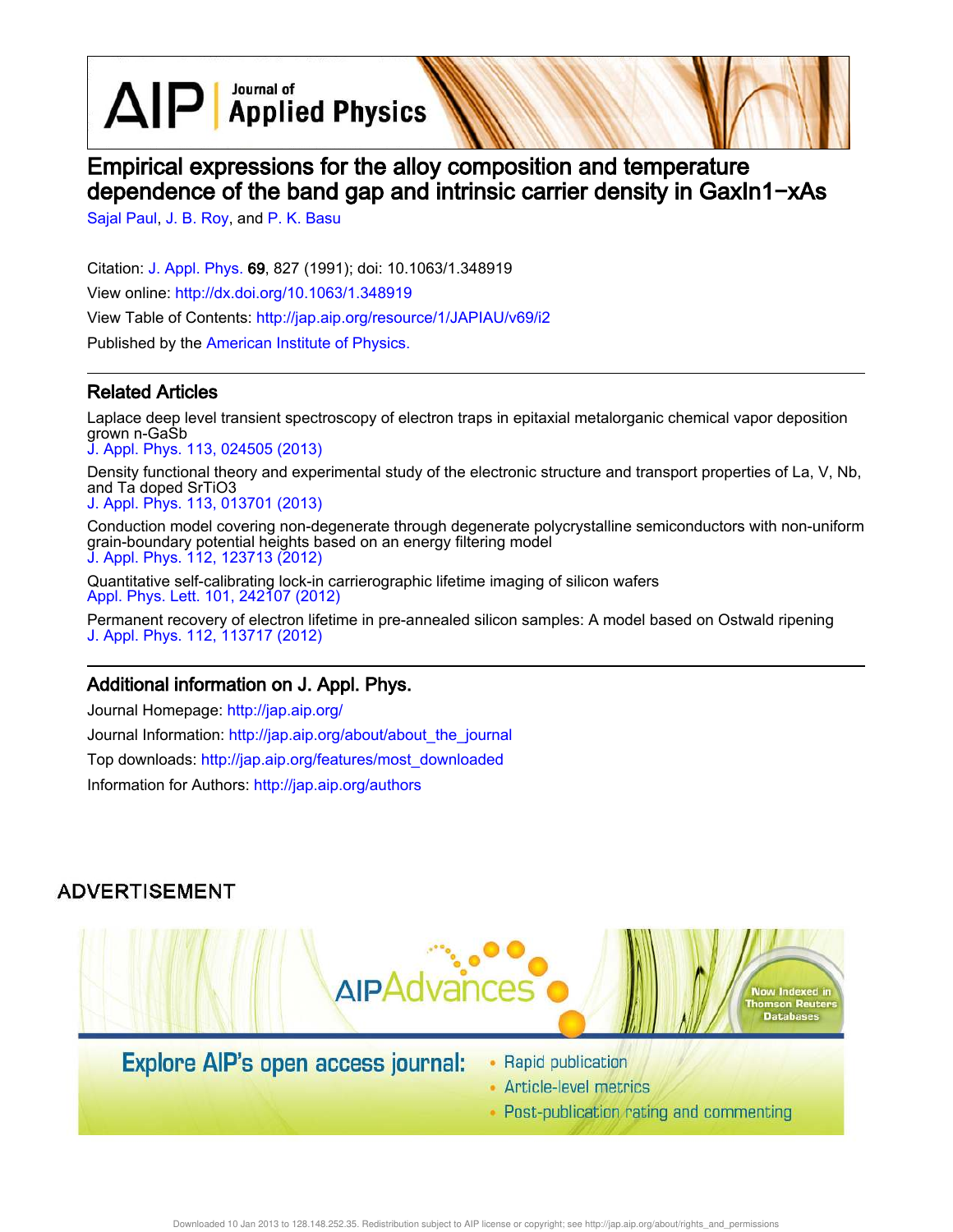## Empirical expressions for the alloy composition and temperature dependence of the band gap and intrinsic carrier density in Ga<sub>x</sub> $ln_{1-x}$ As

Sajal Paul, J. B. Roy, and P. K. Basu

Institute of Radio Physics and Electronics, University of Calcutta, 92 Acharya Prafilla Chandra Road, Calcutta 700 009, India

(Received 10 April 1990; accepted for publication 5 September 1990)

The band gap and the intrinsic carrier concentration in a semiconductor are important material parameters needed in the interpretation of various experimental and theoretical data. In the present work, empirical expressions for both the parameters as a function of alloy composition x and temperature are proposed for  $Ga_xIn_{1-x}As$ . The calculated results for band gap are in close agreement with the available data, while the same for intrinsic concentration give fair agreement with the data at the two ends of the alloy composition.

#### I. INTRODUCTION

The intrinsic carrier concentration is an important material parameter for semiconductors. The knowledge of this concentration is required in various analyses, $1,2$  a typical example being in the interpretation of the capacitance  $(C)$ voltage  $(V)$  characteristics of metal-insulator-semiconductor (MIS) or  $p$ -*n* junction diodes. In ternary semiconductors, the intrinsic carrier concentration  $n_i$  is a function of the composition x and temperature T, since the band gap  $E<sub>e</sub>$  is itself a function of both the variables. In many cases it is useful to obtain analytical expressions for  $n_i$  in terms of x and T. Such an expression has been obtained' for  $Hg_xCd_{1-x}Te$ , and has been used to obtain the C-V characteristics of  $Hg_xCd_{1-x}Te$ -based MIS structures which determines the doping and composition profiles.

 $Ga_x In_{1-x} As$  is an important ternary semiconductor that finds widespread application in various high-speed electronic and optoelectronic devices.<sup>4</sup> In order to interpret different data obtained for this material, the knowledge of  $n<sub>i</sub>(x,T)$  is necessary. Keeping this in view, we propose an empirical relation for  $n_i$  in Ga<sub>x</sub>In<sub>1 - x</sub>As as a function of x and T. The expression for the band gap  $E_e$ , either as a function of x only<sup>5,6</sup> for fixed T, or as a function of T only<sup>7</sup> for fixed values of  $x$  are available. We first develop an empirical relation for  $E<sub>e</sub>$  as a function of both x and T, in terms of the temperature-dependent band gap of the two constituents GaAs and InAs. It is, however, assumed that the band-gap bowing parameter  $c$ , defined in Eq. (1) below, is independent of temperature. Furthermore, the band gap versus temperature relation for  $x = 0$  and 1 is assumed to be expressed in terms of two parameters  $\alpha$  and  $\beta$  that are obtained by a least-squares fit to the experimental data. The expression for  $E_{\rm g}(x,T)$  so obtained is found to give values in close agreement with the data available for GaInAs. Using this expression and assuming linear variation of the effective mass between  $x = 0$  and 1, the expression for  $n_i(x,T)$  is then developed. The calculations are given in Sec. II. In Sec. III, the calculated values of  $n_i(x,T)$  are presented and are compared with the available experimental data for the two extreme values of the alloy composition (i.e., for InAs and GaAs). The range of applicability of the expression is then examined. Section IV gives the conclusion of the present work.

#### II. CALCULATIONS

The variation in the band-gap energy  $E_g$  with composition of a ternary alloy  $A_x B_{1-x} C$  is expressed as<sup>8</sup>

$$
E_g(x) = a + bx + cx(1 - x),
$$
 (1)

where a and  $(a + b)$  are, respectively, the measured band gap at  $x = 0$  and  $x = 1$  and the last term depends on the bowing parameter  $c$ . Equation (1) may be rewritten for  $Ga_x In_{1-x}$ As as a function of x and T as follows<sup>5</sup>:

$$
E_g(x,T) = E_g^{\text{InAs}}(T) + [E_g^{\text{GaAs}}(T) - E_g^{\text{InAs}}(T)]x + 0.475x(1-x).
$$
 (2)

Using the expression<sup>1</sup>  $E<sub>g</sub>(T) = E<sub>g</sub>(0) - [\alpha T^2/(T+\beta)]$ , one may obtain from Eq. (2)

$$
E_g(x,T) = E_g^{\text{InAs}}(0) - \frac{\alpha^{\text{InAs}} T^2}{T + \beta^{\text{InAs}}} + \left[ E_g^{\text{GaAs}}(0) - \frac{\alpha^{\text{GaAs}} T^2}{T + \beta^{\text{GaAs}}} - E_g^{\text{InAs}}(0) + \frac{\alpha^{\text{InAs}} T^2}{T + \beta^{\text{InAs}}} \right] x - 0.475x(1 - x).
$$
 (3)

The values of  $E_g(0)$ ,  $\alpha$ , and  $\beta$  are given in Table I and using the values, we may write

TABLE I. Values of material parameters  $E_{\varphi}$ ,  $\alpha$ , and  $\beta$ .

|      | $Ee$ in eV     |                |                   |                    |                  |
|------|----------------|----------------|-------------------|--------------------|------------------|
|      | 0 K            | 300K           | 77 K              | $(\times 10^{-4})$ | В                |
| GaAs | $1.52^{\circ}$ | $1.42^{\circ}$ | $\cdots$          | $5.8^{\circ}$      | 300 <sup>a</sup> |
| InAs | $0.42^a$       | $0.36^{a}$     | 0.41 <sup>b</sup> | 4.19 <sup>a</sup>  | 271              |

a See Ref. 1. <sup>b</sup> See Ref. 12.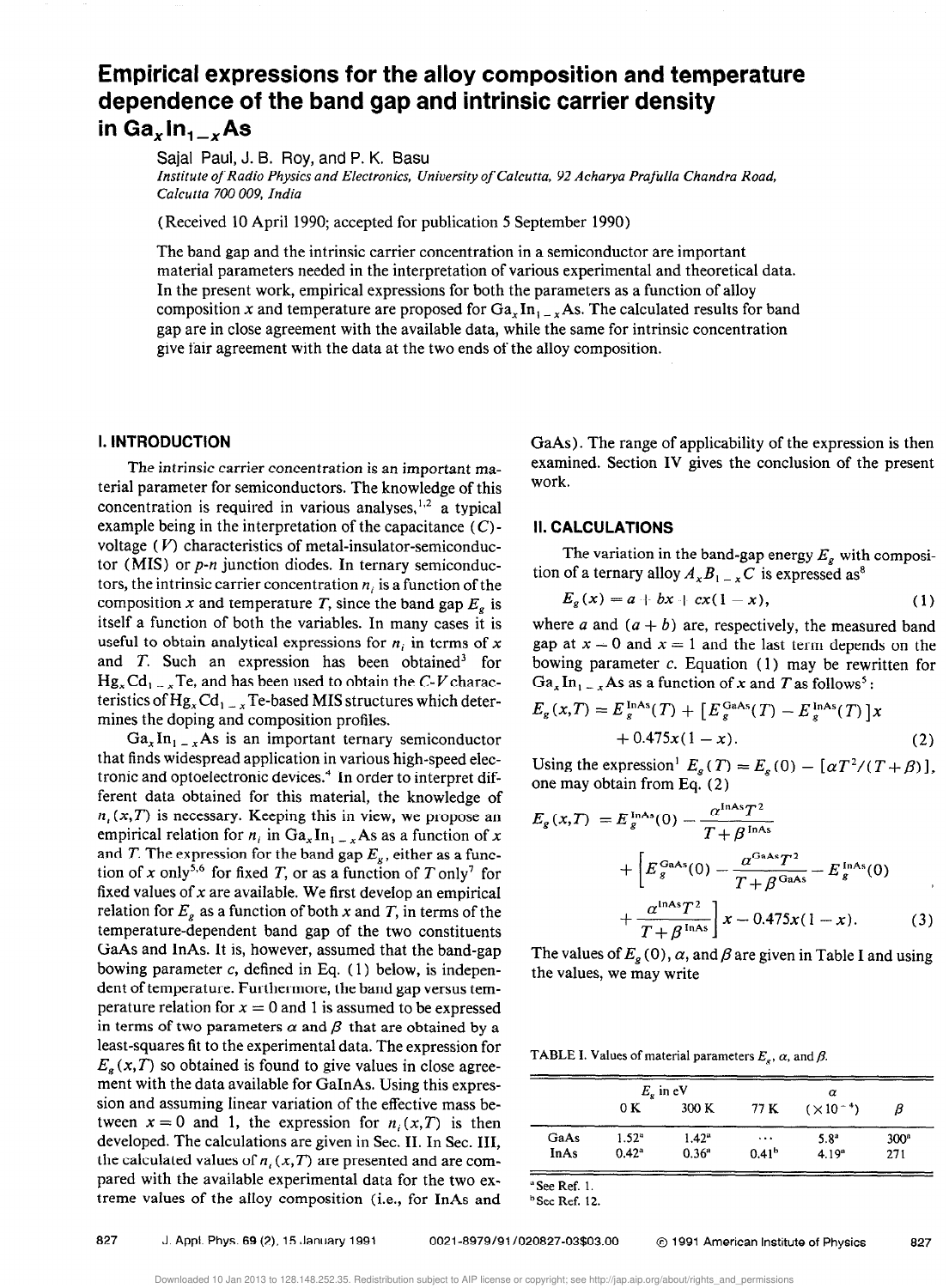$$
E_g(x,T)
$$
  
= 0.42 + 0.625x -  $\left(\frac{5.8}{T + 300} - \frac{4.19}{T + 271}\right) 10^{-4} T^2 x$   
-  $\frac{4.19 \times 10^{-4}}{T + 271} T^2 + 0.475x^2$ . (4)

It seems worthwhile at this stage to examine the validity of the expression given above in the light of the available experimental data. $5,7,8$  Table II compares the data of  $E_{\sigma}(0.47,T)$  obtained from Eq. (4) with the available data reported by different workers. Table III gives the results for  $E<sub>g</sub>(x, T = 2 \text{ K})$  for 0.45  $\le x \le 0.48$ . The comparison indicates that the above relation is perfectly satisfactory.

To obtain the expression for the intrinsic carrier density, we note that the electron density in the conduction band is<sup>3,9</sup>

$$
n = 2\left(\frac{m_e(0)k_B T}{2\pi\hbar^2}\right)^{3/2} F(\epsilon, \eta), \tag{5}
$$

$$
F(\epsilon,\eta)=\frac{2}{\pi^{1/2}}\int_0^\infty \frac{\phi^{1/2}(1+\phi/\epsilon)^{1/2}(1+2\,\phi/\epsilon)}{\exp(\phi-\eta)+1}d\phi,\quad (6)
$$

where  $\eta = (E_f - E_g)/k_B T$ ,  $\phi = [E_c(k) - E_g]/k_B T$ , and  $\epsilon = E_{\rm g}/k_B T$ . In the above,  $m_e(0)$  is the effective mass of the conduction-band electrons at  $k = 0$ , F is the Fermi-Dirac integral for a nonparabolic band,  $\eta$ ,  $\phi$ , and  $\epsilon$  are the reduced energies, the energy being measured from the top of the valence band,  $k<sub>B</sub>$  is the Boltzmann constant,  $\hbar$  is Planck constant divided by  $2\pi$ ,  $E_f$  and  $E_c$ , are respectively, the Fermi energy and the energy in the conduction band. The hole density may be expressed as

$$
p = \left(\frac{m_{dh}k_B T}{\pi\hbar^2}\right)^{3/2} \frac{1}{\sqrt{2}} \exp\left[-(\epsilon + \eta)\right],\tag{7}
$$

where  $m_{dh}$  is the density-of-states mass for the valence band given by

$$
m_{dh}^{3/2} = m_{lh}^{3/2} + m_{hh}^{3/2},
$$
 (8)

lh and hh refer to the light hole and heavy hole, respectively. The intrinsic reduced Fermi energy  $\eta_i$  may be found by equating Eqs.  $(5)$  and  $(7)$ , so that

$$
m_e(0)^{3/2}F(\epsilon,\eta_i)=m_{dh}^{3/2}\exp\big[-(\epsilon+\eta_i)\big].\qquad(9)
$$

Over a wide range of temperature (0–500 K),  $\epsilon > 2, \eta < -2$ for  $Ga_x In_{1-x}As$ , so that the approximation<sup>9</sup>

TABLE II. Comparison of the band-gap energy in  $Ga_x In_{1-x} As$  at different temperature (T) for a fixed composition ( $x = 0.47$ ) with the present work.

|                       | Values of band-gap energy $E_{\nu}(x,T)$ in eV |                       |                        |                 |
|-----------------------|------------------------------------------------|-----------------------|------------------------|-----------------|
|                       | Towe <sup>*</sup>                              | Pearsall <sup>b</sup> | Goetz et al. $\degree$ | Present<br>work |
| $E_{\rm g}$ (0.47,0)  | 0.820                                          | 0.812                 | 0.813                  | 0.819           |
|                       |                                                |                       | (2 K)                  |                 |
| $E_{\rm g}$ (0.47,77) | 0.802                                          | 0.789                 | $\cdots$               | 0.809           |
| $E_{g}(0.47,300)$     | 0.7305                                         | 0.750                 | $\cdots$               | 0.735           |

<sup>a</sup> See Ref. 7.

'See Ref. 8.

c See Ref. 5.

TABLE III. Comparison of the band-gap energy  $(E_{\nu})$  in  $Ga_{\nu}In_{1-\nu}$  As at different composition  $(x)$  for a fixed temperature  $(2 K)$  with the present work.

| $E_{\nu}(x,T)$            | $E_e(0.45,2)$<br>(eV) | $E_{\rm g}(0.46,2)$<br>(eV) | $E_{\bullet}(0.47,2)$<br>(eV) | $E_{e}$ (0.48,2)<br>(eV) |
|---------------------------|-----------------------|-----------------------------|-------------------------------|--------------------------|
| Goetz et al. <sup>a</sup> | 0.7918                | 0.8025                      | 0.8133                        | 0.8241                   |
| Present work              | 0.7974                | 0.8080                      | 0.8187                        | 0.8294                   |

'See Ref. 5.

$$
F(\epsilon, \eta) = e^{\eta} \left( 1 + \frac{3.75}{\epsilon} + \frac{3.2812}{\epsilon^2} - \frac{2.4609}{\epsilon^3} \right) \tag{10}
$$

is valid. Thus from Eqs.  $(9)$  and  $(10)$ , one gets

$$
e^{n_i} = \left(\frac{m_{dh}}{m_e(0)}\right)^{3/4}
$$
  
 
$$
\times \frac{\exp(-\epsilon/2)}{(1+3.75/\epsilon+3.2812/\epsilon^2-2.4609/\epsilon^3)^{1/2}}.
$$
 (11)

Putting Eq. ( 11) in Eq. (7), we may write

$$
n_i(x,T) = \left(\frac{k_B T}{\pi \hbar^2}\right)^{3/2} \frac{1}{\sqrt{2}} \left[m_{dh} m_e(0)\right]^{3/4} e^{-\epsilon/2}
$$

$$
\times \left(1 + \frac{3.75}{\epsilon} + \frac{3.2812}{\epsilon^2} - \frac{2.4609}{\epsilon^3}\right)^{1/2}.
$$
 (12)

We employ the linear interpolation scheme<sup>6</sup> to relate the effective mass and the composition, i.e.,

$$
m(Ga_xIn_{1-x}As)
$$
  
=  $m(InAs) + [m(GaAs) - m(InAs)]x$  (13)

and using the mass values given,  $\frac{11,12}{1}$  we get finally  $n_i(x,T)$ 

$$
=4.8327\times10^{15}[(0.41+0.09x)^{3/2}+(0.027+0.047x)^{3/2}]^{1/2}\times(0.025+0.043x)^{3/4}\times[T^{3/2}e^{-\epsilon/2}(1+\frac{3.75}{\epsilon}+\frac{3.2812}{\epsilon^2}-\frac{2.4609}{\epsilon^3})^{1/2}].
$$
\n(14)

#### III. RESULTS

The values of the intrinsic carrier density in  $Ga_x In_{1-x} As$  as a function of composition x obtained from Eq. ( 14) are plotted in Fig. 1 for several values of temperature T.

To the best of our knowledge, there are no published experimental data on the intrinsic carrier concentration of  $Ga_xIn_{1-x}As$  in the useful range of composition, i.e.,  $x = 0.47$ . In view of this, we compare the values of n<sub>i</sub>  $(x, T)$ obtained from Eq. (14) for two extreme values of x with the reported data for InAs and GaAs at several temperatures. The values are entered in Table IV. A comparison indicates that the present values agree with the data for GaAs quite well. However, our values are somewhat larger than the values quoted for InAs. The uncertainties in the values of the

828 J. Appl. Phys., Vol. 69, No. 2, 15 January 1991 **Paul, Roy, and Basu** 828